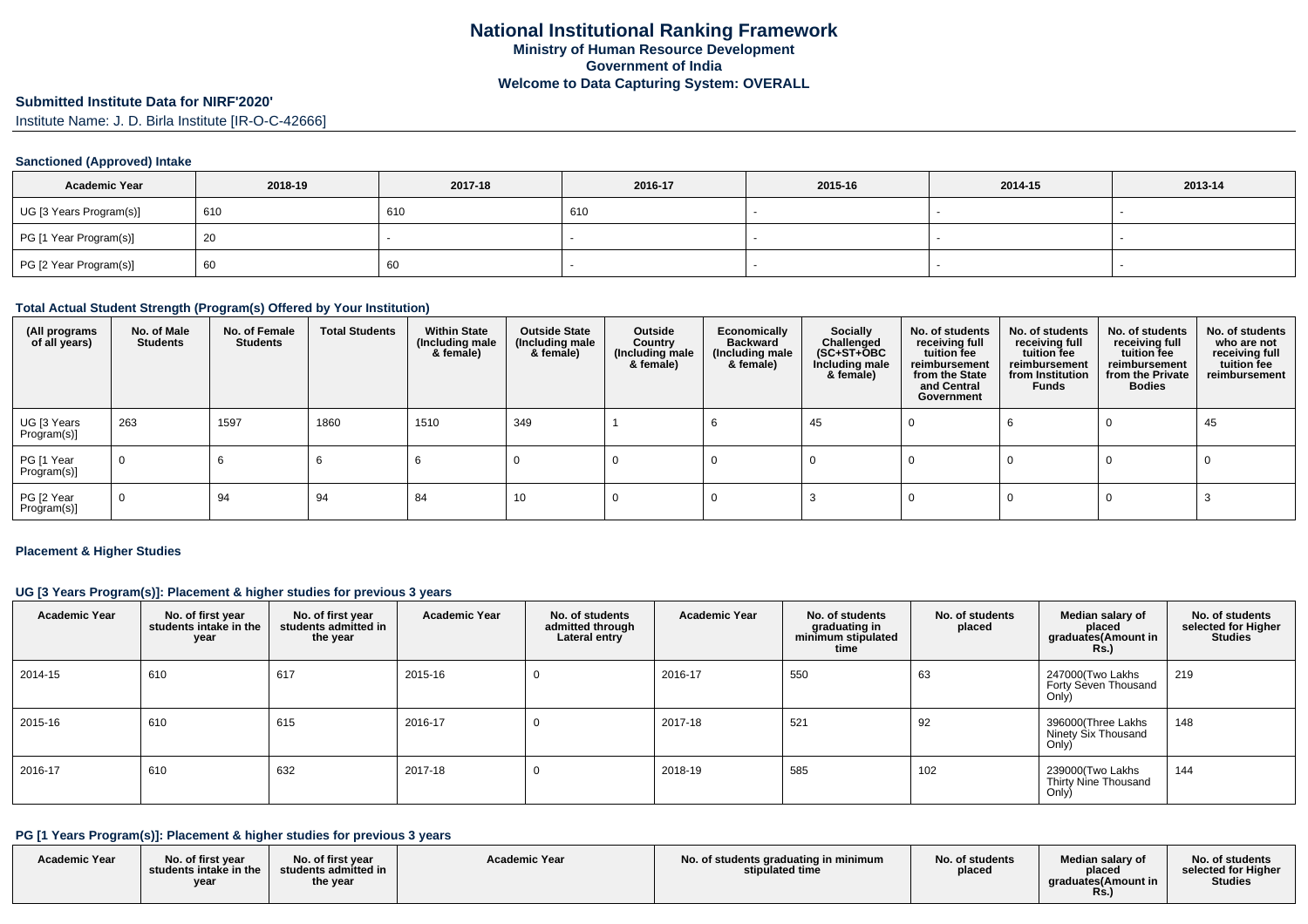| 2016-17 | 20 | $\Delta$ | 2016-17 |  | 258000(Two Lakhs<br>Fifty Eight Thousand<br>Only) |  |
|---------|----|----------|---------|--|---------------------------------------------------|--|
| 2017-18 | 20 |          | 2017-18 |  | 0(Zero)                                           |  |
| 2018-19 | 20 |          | 2018-19 |  | 192000(One Lakh<br>Ninety Two Thousand<br>Only)   |  |

## **PG [2 Years Program(s)]: Placement & higher studies for previous 3 years**

| <b>Academic Year</b> | No. of first year<br>students intake in the<br>year | No. of first year<br>students admitted in<br>the year | <b>Academic Year</b> | No. of students graduating in minimum<br>stipulated time | No. of students<br>placed | Median salary of<br>placed<br>graduates(Amount in<br><b>Rs.)</b> | No. of students<br>selected for Higher<br><b>Studies</b> |
|----------------------|-----------------------------------------------------|-------------------------------------------------------|----------------------|----------------------------------------------------------|---------------------------|------------------------------------------------------------------|----------------------------------------------------------|
| 2015-16              | 60                                                  | 52                                                    | 2016-17              |                                                          | 10                        | 199000(One lakh<br>Ninety Nine Thousand<br>Only)                 |                                                          |
| 2016-17              | 60                                                  | 60                                                    | 2017-18              | 44                                                       | ıь                        | 240000(Two Lakh<br>Forty Thousand Only)                          |                                                          |
| 2017-18              | 60                                                  | 40                                                    | 2018-19              | 37                                                       |                           | 207000(Two Lakh<br>Seven Thousand Only)                          |                                                          |

## **Ph.D Student Details**

| Ph.D (Student pursuing doctoral program till 2017-18; Students admitted in the academic year 2018-19 should not be entered here.) |                                                            |         |         |  |  |  |
|-----------------------------------------------------------------------------------------------------------------------------------|------------------------------------------------------------|---------|---------|--|--|--|
| <b>Total Students</b>                                                                                                             |                                                            |         |         |  |  |  |
| Full Time                                                                                                                         |                                                            |         |         |  |  |  |
| Part Time                                                                                                                         |                                                            |         |         |  |  |  |
|                                                                                                                                   | No. of Ph.D students graduated (including Integrated Ph.D) |         |         |  |  |  |
|                                                                                                                                   | 2018-19                                                    | 2017-18 | 2016-17 |  |  |  |
| Full Time                                                                                                                         |                                                            |         |         |  |  |  |
| Part Time                                                                                                                         |                                                            |         |         |  |  |  |

## **Financial Resources: Utilised Amount for the Capital expenditure for previous 3 years**

| <b>Academic Year</b>                                                                            | 2018-19                                                                        | 2017-18                                                                                              | 2016-17                                                                       |
|-------------------------------------------------------------------------------------------------|--------------------------------------------------------------------------------|------------------------------------------------------------------------------------------------------|-------------------------------------------------------------------------------|
|                                                                                                 | <b>Utilised Amount</b>                                                         | <b>Utilised Amount</b>                                                                               | <b>Utilised Amount</b>                                                        |
|                                                                                                 |                                                                                | Annual Capital Expenditure on Academic Activities and Resources (excluding expenditure on buildings) |                                                                               |
| Library                                                                                         | 1159230 (Eleven Lakhs Fifty Nine Thousand Two Hundred<br>Thirty Only)          | 689910 (Six Lakhs Eighty Nine Thousand Nine Hundred Ten<br>Only)                                     | 339120 (Three lakhs thirty nine thousand one hundred twenty<br>only)          |
| New Equipment for Laboratories                                                                  | 1877282 (Eighteen Lakhs Seventy Seven Thousand Two<br>Hundred Eighty Two Only) | 1496297 (Fourteen Lakhs Ninety Six Thousand Two Hundred<br>Ninety Seven only)                        | 85909 (Eighty Five Thousand Nine Hundred Nine only)                           |
| <b>Engineering Workshops</b>                                                                    | $0$ (Zero)                                                                     | 0 (Zero)                                                                                             | 0 (Zero)                                                                      |
| Other expenditure on creation of Capital Assets (excluding<br>expenditure on Land and Building) | 4090595 (Forty Lakhs Ninety Thousand Five Hundred Ninety<br>Five Only)         | 5080006 (Fifty Lakhs Eighty Thousand Six Only)                                                       | 6474670 (Sixty Four Lakhs Seventy Fo ur Thousand Six<br>Hundred Seventy only) |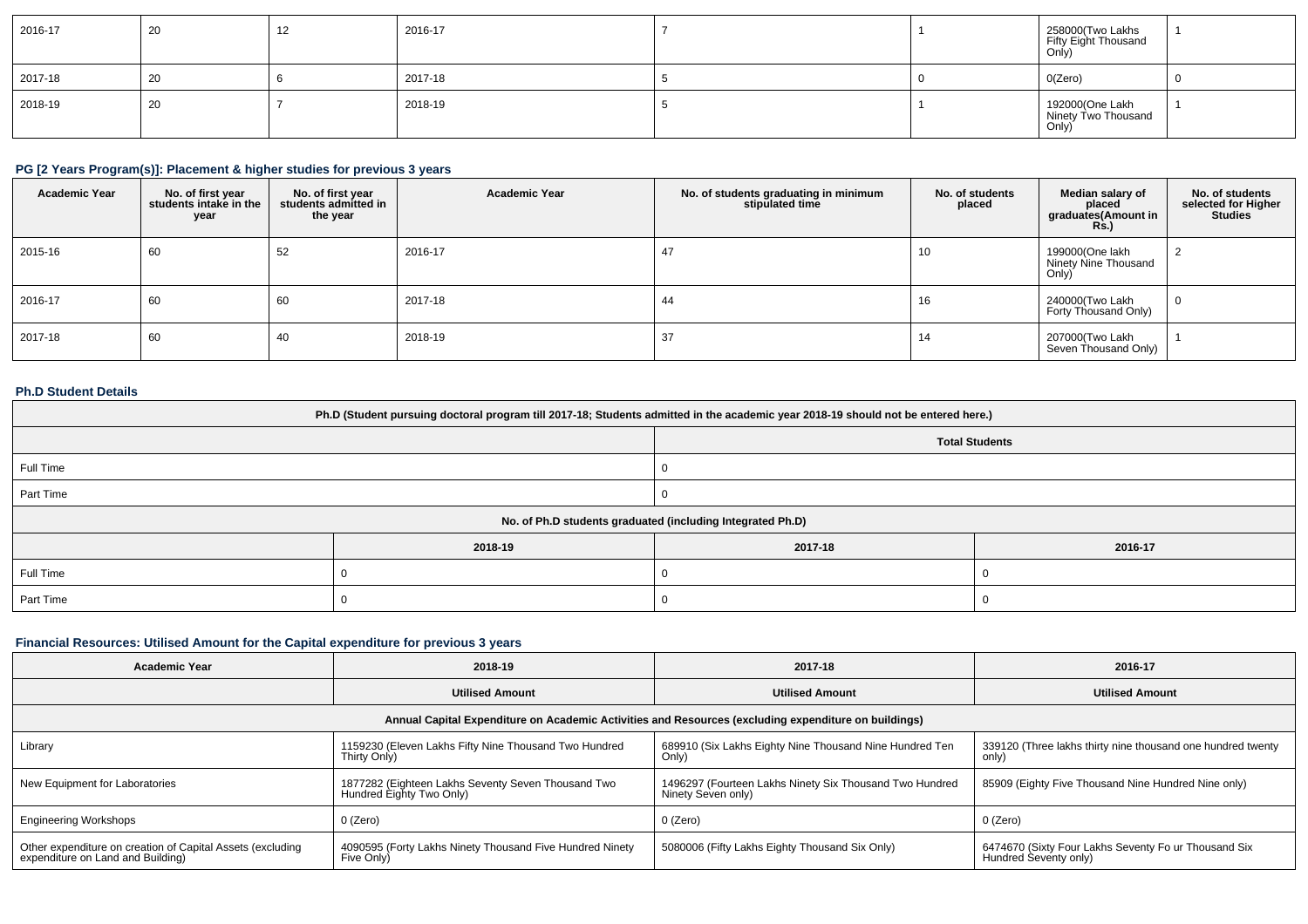## **Financial Resources: Utilised Amount for the Operational expenditure for previous 3 years**

| <b>Academic Year</b>                                                                                                                                                                           | 2018-19                                                                  | 2017-18                                                                                  | 2016-17                                                                                         |  |  |  |  |  |
|------------------------------------------------------------------------------------------------------------------------------------------------------------------------------------------------|--------------------------------------------------------------------------|------------------------------------------------------------------------------------------|-------------------------------------------------------------------------------------------------|--|--|--|--|--|
|                                                                                                                                                                                                | <b>Utilised Amount</b>                                                   | <b>Utilised Amount</b>                                                                   | <b>Utilised Amount</b>                                                                          |  |  |  |  |  |
|                                                                                                                                                                                                | <b>Annual Operational Expenditure</b>                                    |                                                                                          |                                                                                                 |  |  |  |  |  |
| Salaries (Teaching and Non Teaching staff)                                                                                                                                                     | 90631052 (Nine Crores Six Lakhs Thirty One Thousand Fifty<br>Two Only)   | 81626417 (Eight Crores Sixteen Lakhs Twenty Six Thousand<br>Four Hundred Seventeen Only) | 67158501 (Six crores seventy one lak hs fifty eight thousand<br>five hundred one only)          |  |  |  |  |  |
| Maintenance of Academic Infrastructure or consumables and<br>other running expenditures(excluding maintenance of hostels<br>and allied services, rent of the building, depreciation cost, etc) | 35449002 (Three Crores Fifty Four Lakhs Forty Nine Thousand<br>Two Only) | 40295607 (Four Crores Two Lakhs Ni nety Five Thousand Six<br>Hundred Seven Only)         | 44376524 (Four crores forty three lak hs seventy six thousand<br>five hundred twenty four only) |  |  |  |  |  |
| Seminars/Conferences/Workshops                                                                                                                                                                 | 1282641 (Twelve Lakhs Eighty Two Thousand Six Hundred<br>Forty One Only) | 845277 (Eight Lakhs Forty Fice Thous and Two Hundred<br>Seventy Seven Only)              | 338551 (Three lakhs thirty eight thou sand five hundred fifty<br>one only)                      |  |  |  |  |  |

#### **IPR**

| Calendar year            | 2018 | 2017 | 2016 |
|--------------------------|------|------|------|
| No. of Patents Published |      |      |      |
| No. of Patents Granted   |      |      |      |

## **Sponsored Research Details**

| <b>Financial Year</b>                    | 2018-19 | 2017-18                            | 2016-17                                  |
|------------------------------------------|---------|------------------------------------|------------------------------------------|
| Total no. of Sponsored Projects          |         |                                    |                                          |
| Total no. of Funding Agencies            |         |                                    |                                          |
| Total Amount Received (Amount in Rupees) |         | 135000                             | 705866                                   |
| Amount Received in Words                 | Zero    | One Lakh Thirty Five Thousand only | Seven Lakhs Five Thousand Sixty Six Only |

## **Consultancy Project Details**

| <b>Financial Year</b>                    | 2018-19 | 2017-18 | 2016-17 |
|------------------------------------------|---------|---------|---------|
| Total no. of Consultancy Projects        |         |         |         |
| Total no. of Client Organizations        |         |         |         |
| Total Amount Received (Amount in Rupees) |         |         |         |
| Amount Received in Words                 | Zero    | Zero    | Zero    |

## **Executive Development Program/Management Development Programs**

| <b>Financial Year</b>                                                            | 2018-19 | 2017-18 | 2016-17 |  |
|----------------------------------------------------------------------------------|---------|---------|---------|--|
| Total no. of Executive Development Programs/ Management<br>Development Programs  |         |         |         |  |
| Total no. of Participants                                                        | 20      |         |         |  |
| Total Annual Earnings (Amount in Rupees)(Excluding Lodging<br>8 Boarding Charges | 176880  |         |         |  |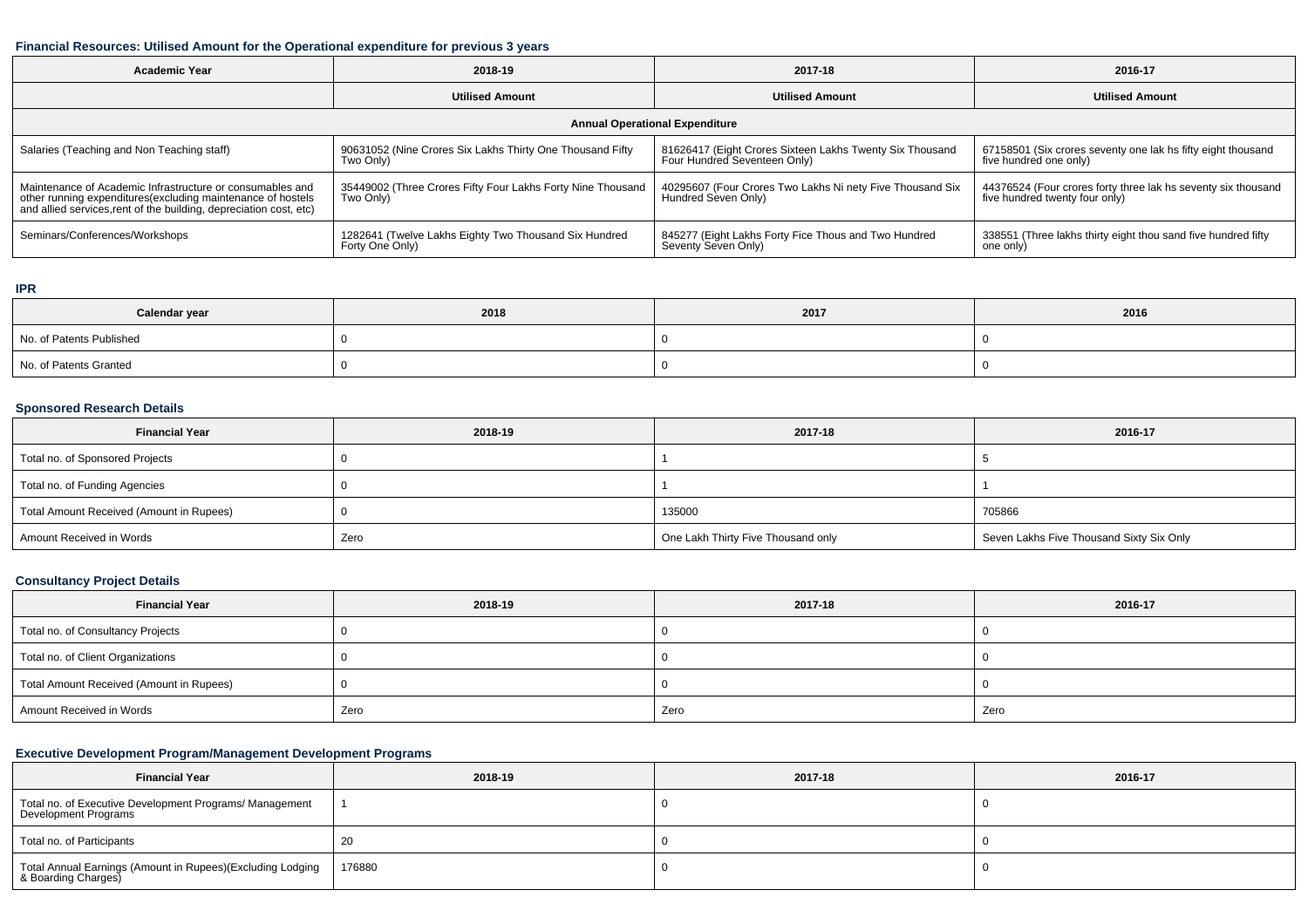| in Words<br>Total Annual Earning | Eighty Only<br>--<br>. Fiaht H<br>. ∟akh Sevent∨ Six <sup>∽</sup><br>indrad<br>$\sim$<br>$.$ ( ) no. $^\circ$<br>nousang t<br>люнес | Zero | Zero |
|----------------------------------|-------------------------------------------------------------------------------------------------------------------------------------|------|------|
|----------------------------------|-------------------------------------------------------------------------------------------------------------------------------------|------|------|

## **PCS Facilities: Facilities of physically challenged students**

| 1. Do your institution buildings have Lifts/Ramps?                                                                                                        | Yes, more than 80% of the buildings |
|-----------------------------------------------------------------------------------------------------------------------------------------------------------|-------------------------------------|
| 2. Do your institution have provision for walking aids, includingwheelchairs and transportation from one building to another for<br>handicapped students? | Yes                                 |
| 3. Do your institution buildings have specially designed toilets for handicapped students?                                                                | Not available                       |

## **Awards Details**

|      | government agencies in the previous academic year 2018-19 |                                            | 1. How many faculty member of your institution have received highly reputed national/international awards/recognition from central |                                                                                |                                          |                            |                                  |                               |                              |  |
|------|-----------------------------------------------------------|--------------------------------------------|------------------------------------------------------------------------------------------------------------------------------------|--------------------------------------------------------------------------------|------------------------------------------|----------------------------|----------------------------------|-------------------------------|------------------------------|--|
| Srno | Name of the Faculty                                       | Name of the Award                          | Name of the Central<br>government<br>agency/international<br>agencies from where<br>award has been<br>received                     | Address of the<br>Agency giving award                                          | <b>Contact Email ID of</b><br>the Agency | Year of receiving<br>award | Email ID of the<br>faculty       | Contact no. of the<br>faculty | Is it<br>Fellowship?(Yes/No) |  |
|      | Prof Deepali Singhee                                      | India Outstanding<br>Academician Award     | <b>World Research</b><br>Council                                                                                                   | No, 36, Gandhi<br>Market, Tanjore Road,<br>Trichy-620008,<br>Tamilnadu, India. | rulamembers@gmail.c<br>om                | 2019                       | deepalisingheejdbi@g<br>mail.com | 0933104039                    | No                           |  |
|      | Prof Deepali Singhee                                      | Top Achievers in the<br>Field of Education | Jain International<br><b>Trade Organization</b>                                                                                    | 66/5 Chowringee Road<br>Sreepally Bhowanipore<br>Kolkata 700020                | pnahata@anthroplace.i                    | 2019                       | deepalisingheejdbi@g<br>mail.com | 0933104039                    | No                           |  |
|      |                                                           |                                            | 2. How many students of your institution have won international awards in the previous academic year 2018-19                       |                                                                                |                                          |                            |                                  |                               |                              |  |

### **Accreditation**

### **NBA Accreditation**

| `ccreditation?<br><b>Institute</b><br>' vallu<br>A<br>INDA<br>. Iavee | NO |
|-----------------------------------------------------------------------|----|
|                                                                       |    |

## **NAAC Accreditation**

| <sup>1</sup> . Does your institute have a valid NAAC Accreditation? | <b>NC</b> |
|---------------------------------------------------------------------|-----------|
|---------------------------------------------------------------------|-----------|

## **ICAR Accreditation**

| 1. Does your institute have a valid ICAR Accreditation? | <b>NC</b> |
|---------------------------------------------------------|-----------|
|---------------------------------------------------------|-----------|

# **Village Adoption**

| /illage under Unnat Bhara<br>at Bharat Scheme?<br>: adopted any villa<br>∵ На∨⊢<br>istitute | N/C<br>ـا ۱ |
|---------------------------------------------------------------------------------------------|-------------|
|                                                                                             |             |

## **Faculty Details**

| Srno | <b>Name</b>  | Age | Designation            | Gender | Qualification | <b>Experience (In</b><br>Months) | <b>Is Associated</b><br><b>Last Year</b> | Currently<br>working with<br>institution? | <b>Joining Date</b> | <b>Leaving Date</b> | <b>Association type</b> |
|------|--------------|-----|------------------------|--------|---------------|----------------------------------|------------------------------------------|-------------------------------------------|---------------------|---------------------|-------------------------|
|      | Priya Shukla | 33  | Assistant<br>Professor | Female | Ph.D          | 24                               | Yes                                      | No                                        | 03-07-2017          | 03-07-2019          | Regular                 |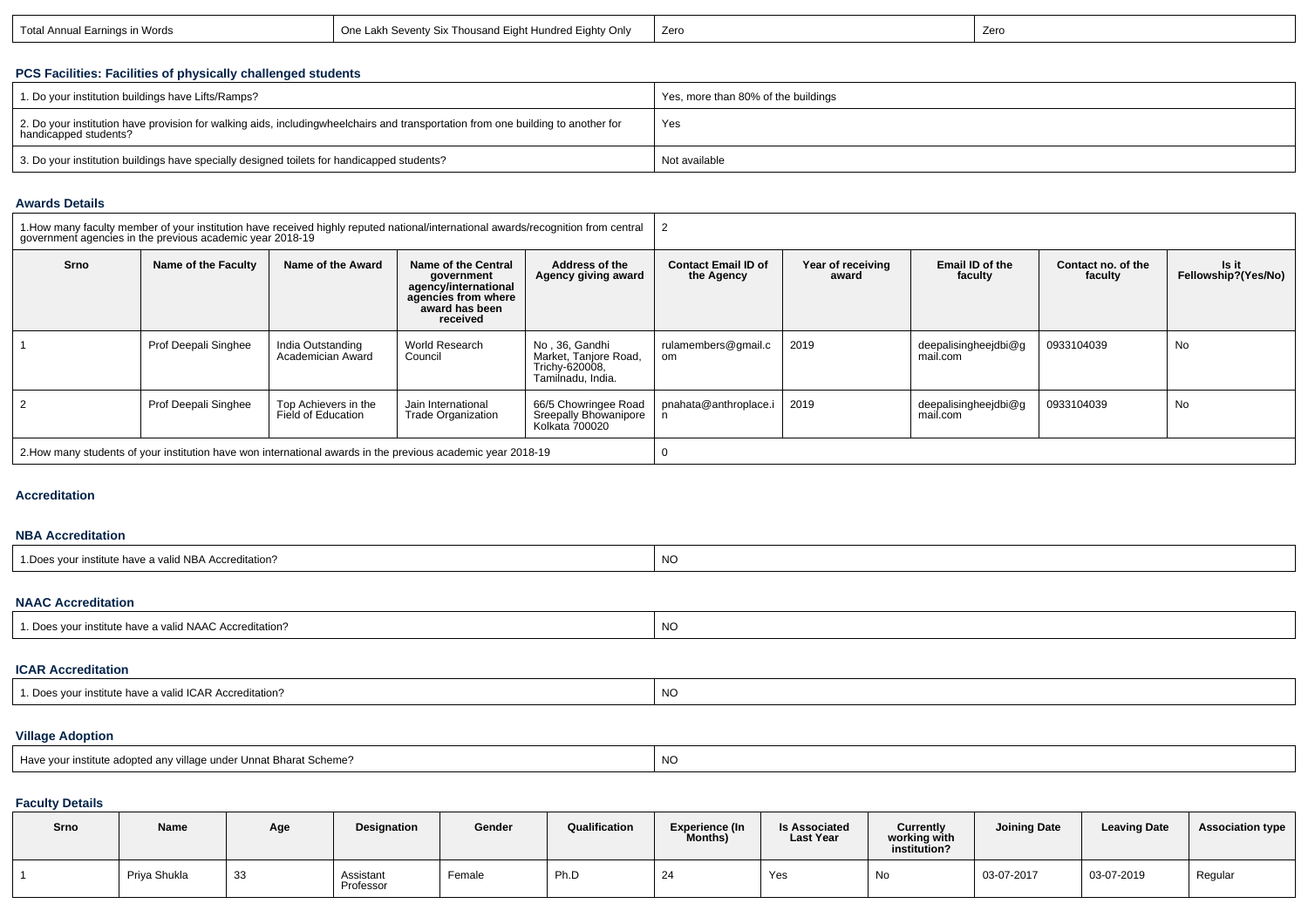| $\overline{2}$ | Krishnakali<br>Bhattacharya | 55     | Assistant<br>Professor | Female | Ph.D       | 228 | Yes | Yes | 03-04-2001 | $\overline{\phantom{a}}$ | Regular                |
|----------------|-----------------------------|--------|------------------------|--------|------------|-----|-----|-----|------------|--------------------------|------------------------|
| 3              | Swapnapriya<br>Sethy        | 29     | Assistant<br>Professor | Female | M.COM      | 72  | Yes | Yes | 25-11-2013 | $\overline{\phantom{a}}$ | Regular                |
| 4              | Jincy Abraham               | 31     | Assistant<br>Professor | Female | M.Sc.      | 96  | Yes | Yes | 27-07-2011 | $\overline{\phantom{a}}$ | Regular                |
| 5              | Sudeshna<br>Pramanik        | 30     | Assistant<br>Professor | Female | M.Sc.      | 60  | Yes | Yes | 05-08-2014 | $\overline{\phantom{a}}$ | Regular                |
| 6              | Aashna Doshi                | 26     | Assistant<br>Professor | Female | M.Sc.      | 24  | Yes | No  | 17-07-2017 | 08-07-2019               | Adhoc /<br>Contractual |
| 7              | Prof J N<br>Mukhopadhyaya   | 57     | Professor              | Male   | Ph.D       | 409 | Yes | Yes | 01-07-2014 | $\overline{\phantom{a}}$ | Regular                |
| 8              | Debjyoti Dey                | 29     | Assistant<br>Professor | Male   | M. Phil    | 48  | Yes | Yes | 25-07-2016 | $\overline{\phantom{a}}$ | Regular                |
| 9              | Shweta Tuteja               | 41     | Assistant<br>Professor | Female | Ph.D       | 126 | Yes | Yes | 03-07-2009 | $\overline{\phantom{a}}$ | Regular                |
| 10             | Basudha<br>Mukhopadhyay     | 44     | Assistant<br>Professor | Female | M. Phil    | 144 | Yes | Yes | 09-07-2007 | $\sim$                   | Regular                |
| 11             | Sapna Mishra                | 29     | Assistant<br>Professor | Female | M.COM      | 30  | Yes | No  | 03-07-2018 | 03-11-2018               | Adhoc /<br>Contractual |
| 12             | Madan Mohan<br>Dutta        | 53     | Assistant<br>Professor | Male   | MBA        | 311 | Yes | Yes | 01-09-2009 | $\overline{\phantom{a}}$ | Regular                |
| 13             | Swapnateet Saha             | 42     | Assistant<br>Professor | Male   | M.Sc.      | 204 | Yes | Yes | 10-08-2016 | $\overline{\phantom{a}}$ | Regular                |
| 14             | Pritha Sen                  | 32     | Assistant<br>Professor | Female | M.COM      | 96  | Yes | Yes | 27-01-2015 | $\overline{\phantom{a}}$ | Regular                |
| 15             | Manika Das                  | 48     | Assistant<br>Professor | Female | Ph.D       | 144 | Yes | Yes | 14-08-2015 | $\sim$                   | Regular                |
| 16             | Tapobrata Ray               | 49     | Assistant<br>Professor | Male   | M.A        | 283 | Yes | Yes | 24-11-2003 | $\overline{\phantom{a}}$ | Regular                |
| 17             | Paramita Sarkar             | 39     | Assistant<br>Professor | Female | M. Phil    | 126 | Yes | Yes | 05-12-2008 | $\sim$                   | Regular                |
| 18             | A S Manjulakshmi            | 50     | Assistant<br>Professor | Female | M. Phil    | 324 | Yes | Yes | 11-11-2006 | $\sim$                   | Regular                |
| 19             | Prof Deepali<br>Singhee     | 49     | Professor              | Female | Ph.D       | 300 | Yes | Yes | 11-06-1994 | $\sim$                   | Regular                |
| 20             | Papia Mitra                 | 32     | Assistant<br>Professor | Female | M.Sc.      | 84  | Yes | No  | 06-07-2015 | 03-08-2019               | Regular                |
| 21             | Anupam Purkait              | $35\,$ | Assistant<br>Professor | Male   | <b>MCA</b> | 133 | Yes | Yes | 01-07-2015 | $\overline{\phantom{a}}$ | Regular                |
| 22             | Rishiparna Guha             | 35     | Assistant<br>Professor | Female | Ph.D       | 108 | Yes | Yes | 08-07-2016 | $\overline{\phantom{a}}$ | Regular                |
| 23             | Adrija Sarkar               | 36     | Assistant<br>Professor | Female | Ph.D       | 74  | Yes | Yes | 03-02-2014 | $\overline{\phantom{a}}$ | Regular                |
| 24             | Punam Mehra                 | 52     | Assistant<br>Professor | Female | M.Sc.      | 288 | Yes | Yes | 15-11-1995 | $\sim$                   | Regular                |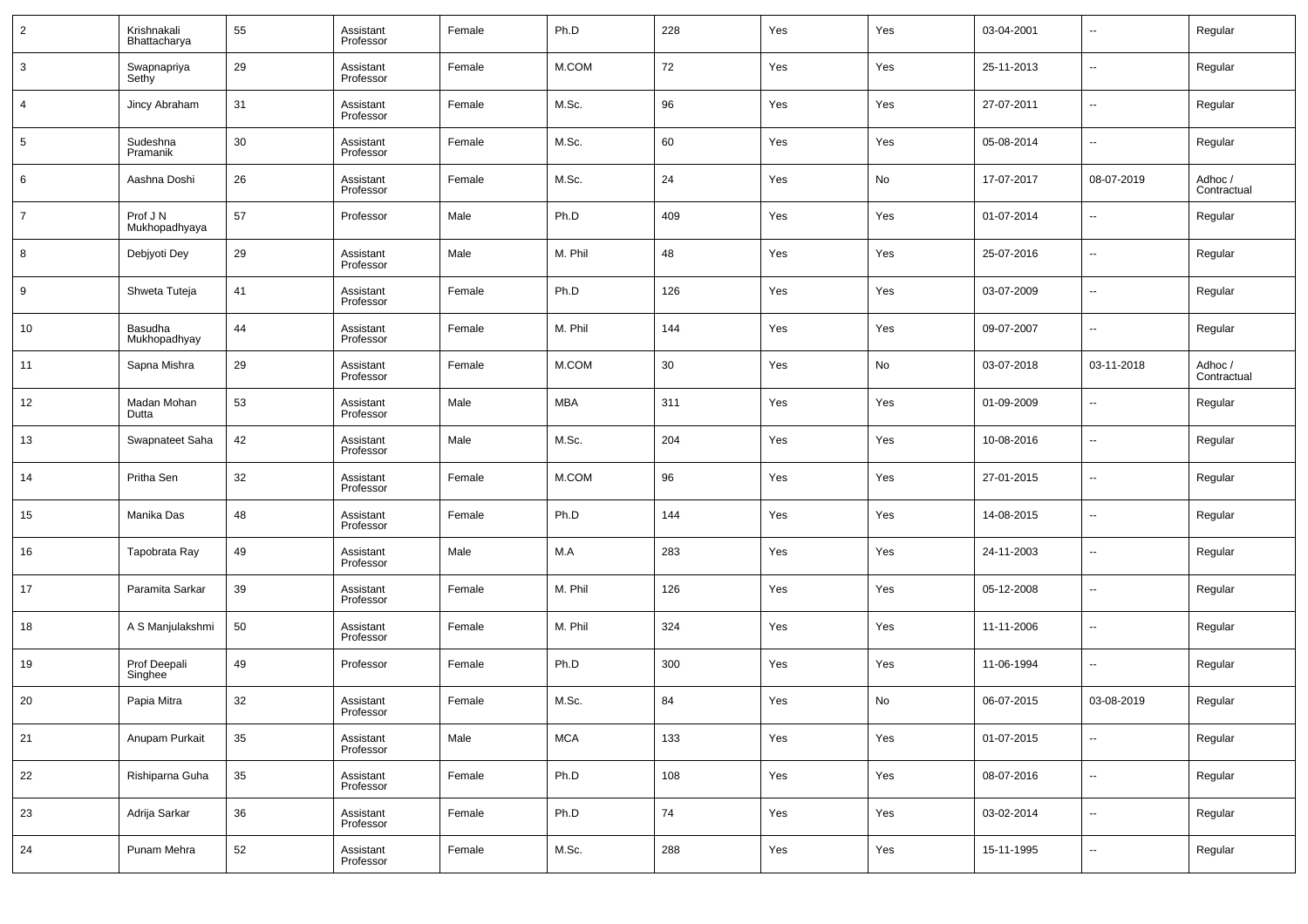| 25 | Anindita Deb Pal                | 33 | Assistant<br>Professor | Female | Ph.D    | 48  | Yes | Yes | 28-07-2015 | --                       | Regular                |
|----|---------------------------------|----|------------------------|--------|---------|-----|-----|-----|------------|--------------------------|------------------------|
| 26 | Richa Chauhan                   | 34 | Assistant<br>Professor | Female | Ph.D    | 108 | Yes | Yes | 02-05-2018 | --                       | Regular                |
| 27 | Arpita SIngh                    | 23 | Assistant<br>Professor | Female | M.Sc.   | 10  | Yes | Yes | 18-01-2019 | ш.                       | Adhoc /<br>Contractual |
| 28 | Samita Gupta                    | 45 | Assistant<br>Professor | Female | M.Sc.   | 276 | Yes | Yes | 01-07-1997 | --                       | Regular                |
| 29 | Oindrila<br>Chakraborty         | 40 | Assistant<br>Professor | Female | Ph.D    | 192 | Yes | Yes | 01-02-2018 | ш.                       | Regular                |
| 30 | Debolina<br>Chatterjee          | 32 | Assistant<br>Professor | Female | Ph.D    | 30  | Yes | Yes | 01-07-2017 | --                       | Regular                |
| 31 | Smita Parekh                    | 59 | Assistant<br>Professor | Female | M.Sc.   | 456 | Yes | Yes | 01-08-1981 | ш.                       | Regular                |
| 32 | Divya K Mehta                   | 26 | Assistant<br>Professor | Female | M.Sc.   | 24  | Yes | Yes | 12-03-2018 | --                       | Regular                |
| 33 | Soma Sinha Roy                  | 46 | Assistant<br>Professor | Female | Ph.D    | 207 | Yes | Yes | 02-01-2017 | ш.                       | Regular                |
| 34 | Damanjeet Kaur                  | 31 | Assistant<br>Professor | Female | M.Sc.   | 72  | Yes | Yes | 21-02-2013 | ш.                       | Regular                |
| 35 | Shreya Agarwal                  | 25 | Assistant<br>Professor | Female | M.COM   | 24  | Yes | No  | 20-07-2017 | 14-10-2019               | Adhoc /<br>Contractual |
| 36 | Amita Dutta                     | 59 | Assistant<br>Professor | Female | M.A     | 420 | Yes | Yes | 06-11-1984 | --                       | Regular                |
| 37 | Ranjan Bhardwaj                 | 38 | Assistant<br>Professor | Male   | Ph.D    | 144 | Yes | Yes | 01-08-2014 | ш.                       | Regular                |
| 38 | Manjishtha Sur<br>Roy Chowdhury | 44 | Assistant<br>Professor | Female | Ph.D    | 169 | Yes | Yes | 06-08-2014 | --                       | Regular                |
| 39 | V Sujitha                       | 30 | Assistant<br>Professor | Female | M. Phil | 48  | Yes | No  | 19-02-2015 | 03-10-2019               | Regular                |
| 40 | Ishita Biswas                   | 38 | Assistant<br>Professor | Female | M.Sc.   | 158 | Yes | Yes | 17-07-2007 | --                       | Regular                |
| 41 | Sucharita Sinha                 | 48 | Assistant<br>Professor | Female | M. Phil | 96  | Yes | No  | 03-08-2015 | 22-08-2019               | Regular                |
| 42 | Mahua Pal                       | 43 | Assistant<br>Professor | Female | M.Tech  | 240 | Yes | Yes | 17-02-2012 | --                       | Regular                |
| 43 | Sweata Rani Rai                 | 29 | Assistant<br>Professor | Female | M.Sc.   | 84  | Yes | Yes | 05-08-2014 | $\overline{a}$           | Regular                |
| 44 | Arindam Banerjee                | 41 | Assistant<br>Professor | Male   | Ph.D    | 124 | Yes | Yes | 15-01-2018 | $\sim$                   | Regular                |
| 45 | Roshmi Banerjee                 | 50 | Assistant<br>Professor | Female | M.Arch. | 276 | Yes | Yes | 08-08-2010 | $\overline{\phantom{a}}$ | Regular                |
| 46 | Geetika Sachdeva                | 34 | Assistant<br>Professor | Female | M.Sc.   | 102 | Yes | Yes | 14-02-2011 | $\overline{\phantom{a}}$ | Regular                |
| 47 | Soumajit Adhya                  | 34 | Other                  | Male   | M.Sc.   | 120 | Yes | Yes | 02-02-2009 | $\overline{\phantom{a}}$ | Regular                |
| 48 | Heena Sachdeva                  | 26 | Assistant<br>Professor | Female | M.Sc.   | 36  | Yes | Yes | 02-07-2018 | н.                       | Adhoc /<br>Contractual |